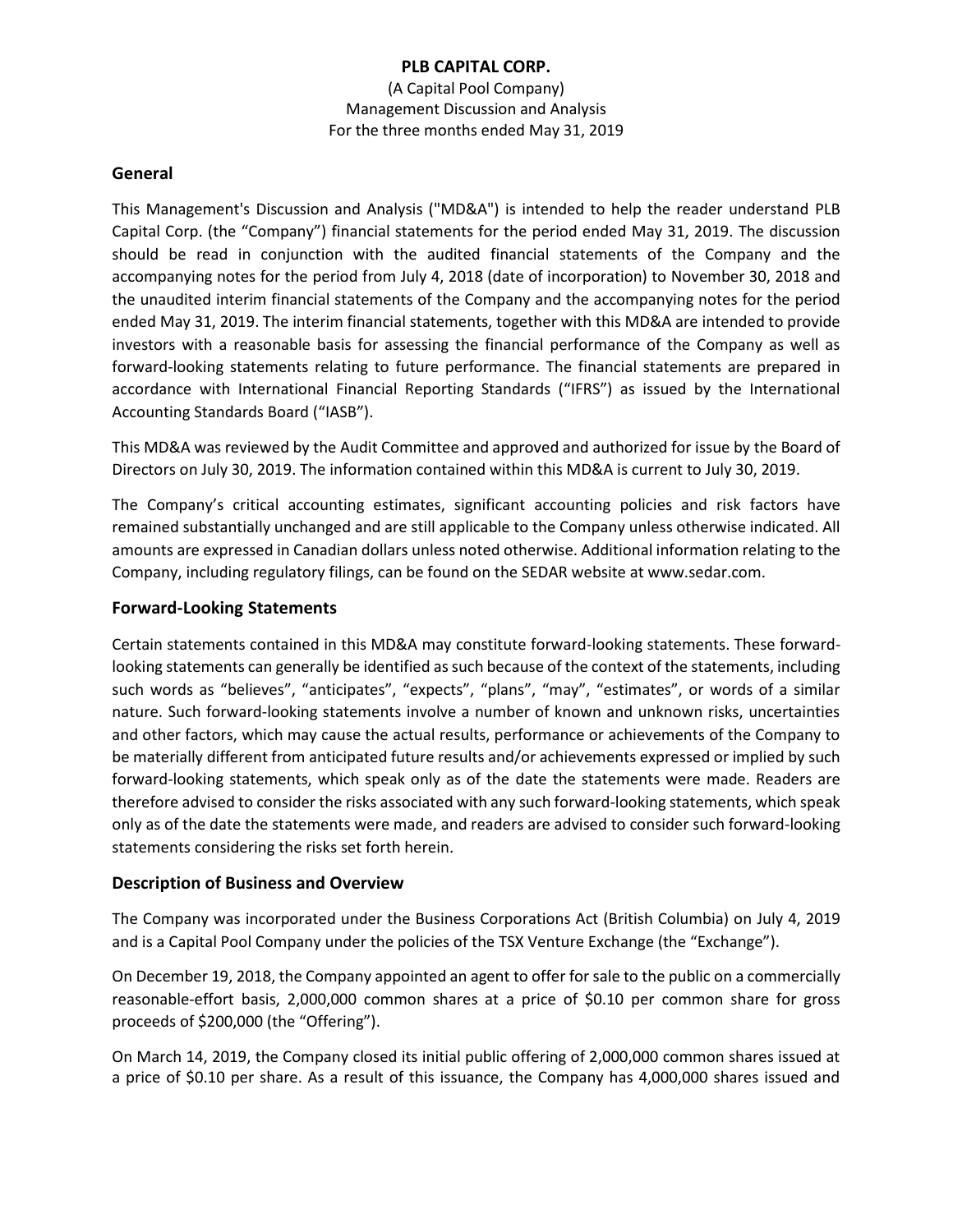### (A Capital Pool Company) Management Discussion and Analysis For the three months ended May 31, 2019

outstanding, of which 2,000,000 shares have been placed in escrow. The Company is listed on Exchange under the trading symbol "PLB.P".

The principal business of the Company will be the identification and evaluation of assets or businesses with a view to completing a "Qualifying Transaction" as it is defined in the policies of the Exchange. The Company has commenced the process of identifying potential acquisitions. There is no assurance that the Company will identify and complete a Qualifying Transaction within the time period described by the policies of the Exchange. Moreover, even if a potential Qualifying Transaction is identified by the Company, it may not meet the requirements of the Exchange.

The head office, principal and registered address and records office of the Company are located at Suite 2080, 777 Hornby Street, Vancouver, B.C., V5Z 1S4.

To date, the Company has not generated revenues. Continued operations of the of the Company are dependent on the receipt of related party debt or equity financing on terms which are acceptable to the Company.

# **SUMMARY OF FINANCIAL RESULTS**

|                          |              |         |                   |        |                       | For the period from |
|--------------------------|--------------|---------|-------------------|--------|-----------------------|---------------------|
|                          | Three months |         | Three months      |        | July 4, 2018 (date of |                     |
|                          | ended        |         | ended             |        | incorporation) to     |                     |
|                          | May 31, 2019 |         | February 28, 2019 |        | November 30, 2018     |                     |
| <b>Total Revenue</b>     |              | Nil     |                   | Nil    |                       | Nil                 |
| Loss for the Period      |              | 60,043  |                   | 18,425 |                       | 18,314              |
| <b>Total Assets</b>      |              | 212,534 |                   | 71,611 |                       | 81,686              |
| <b>Total Liabilities</b> |              | 6,300   |                   | 8,350  |                       | Nil                 |

# **Operating Results, Financial Condition and Liquidity**

# **Financial Condition**

At May 31, 2019, the Company had current assets of \$212,534 (November 30, 2018 - \$81,686). Current liabilities were \$6,300 (November 30, 2018 - \$Nil).

# **Operating Results**

The Company has not generated revenue for the three months ended May 31, 2019 and the three largest expenses incurred were share-based compensation of \$29,800, legal fees of \$12,125, and transfer and filing fees of \$11,100.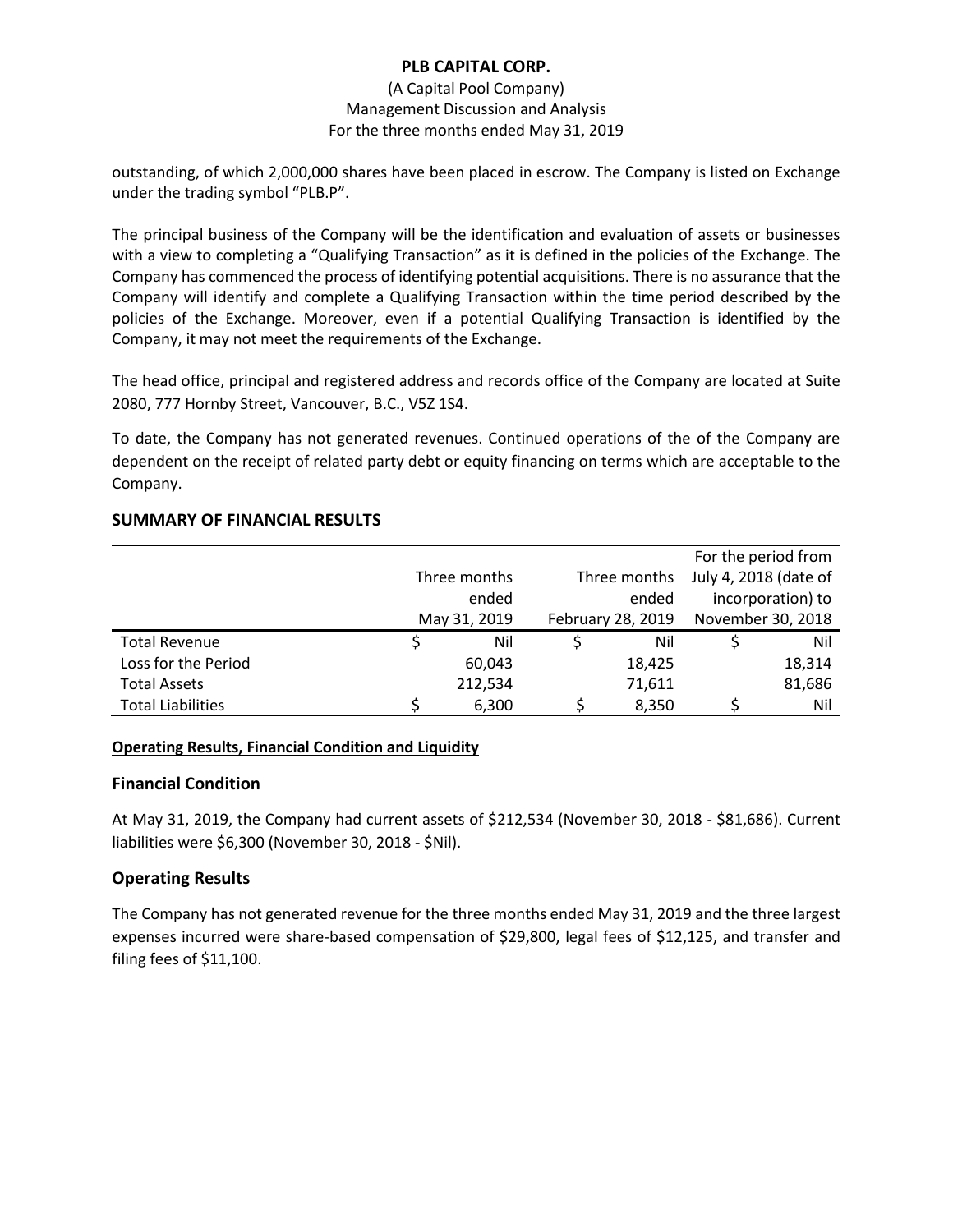### (A Capital Pool Company) Management Discussion and Analysis For the three months ended May 31, 2019

|                          |               |                   |                   | For the period    |
|--------------------------|---------------|-------------------|-------------------|-------------------|
|                          |               |                   |                   | from July 4, 2018 |
|                          |               |                   |                   | (date of          |
|                          | Quarter ended | Quarter ended     | Quarter ended     | incorporation) to |
|                          | May 31, 2019  | February 28, 2019 | November 30, 2018 | August 31, 2018   |
|                          | \$            | Ś                 | S                 | S                 |
| <b>Total Revenue</b>     | Nil           | Nil               | Nil               | Nil               |
| Net Loss                 | 60,043        | 18,425            | 17,429            | 885               |
| Loss per Share           | 0.02          | 0.01              | 0.01              | 0.00              |
| <b>Total Assets</b>      | 212,534       | 71,611            | 81,686            | 99,115            |
| <b>Total Liabilities</b> | 6,300         | 8,350             | Nil               | Nil               |

# **Selected Quarterly Information**

# **Capital Resource and Liquidity**

At May 31, 2019, cash was \$210,761 (November 30, 2018 - \$70,169). The Company has been reliant on financial assistance from equity financing. As of the date of this MD&A, the Company has no outstanding commitments. The Company has not pledged any of its assets as security for loans, or otherwise and is not subject to any debt covenants. The Company has \$6,300 in short term liabilities. Management has evaluated that the Company will be required to raise additional equity capital or other borrowings to be able to pay its liabilities and finance operating costs. The ability to raise sufficient funding cannot be determined at this time, which creates a material uncertainty that casts doubt about the Company's ability to continue as a going concern.

#### **Outstanding Share Data**

As at May 31, 2019 and at MD&A date, 4,000,000 common shares were issued and outstanding, 400,000 stock options and 100,000 warrants outstanding.

# **Related Party Transactions**

During the three months ended May 31, 2019, the related party transactions amounted to \$29,800.

|                          | May 31, 2019 |        |
|--------------------------|--------------|--------|
| Share-based compensation |              | 29,800 |

#### **Off-Balance Sheet Arrangements**

The Company has no off-balance sheet arrangements.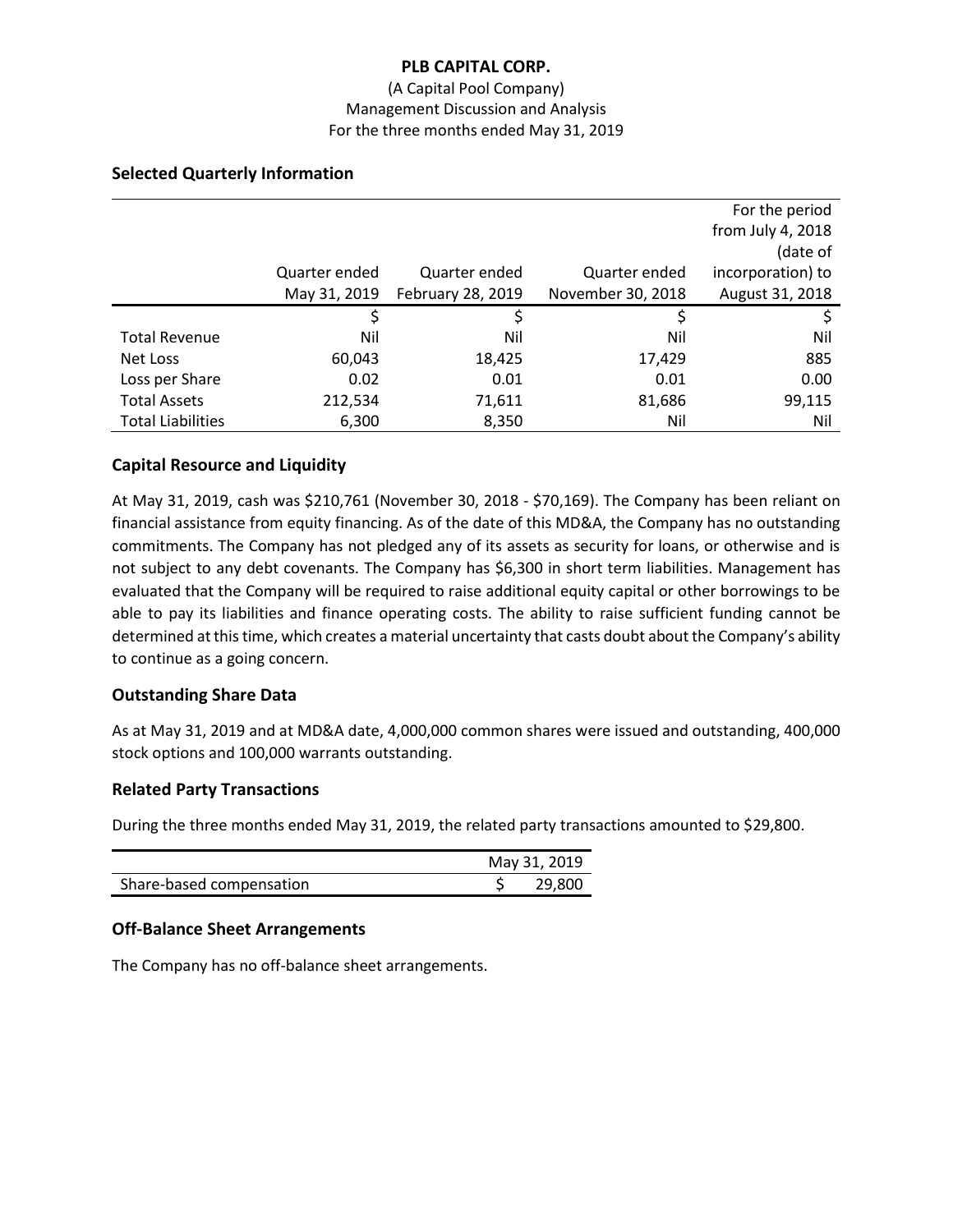(A Capital Pool Company) Management Discussion and Analysis For the three months ended May 31, 2019

# **Critical Accounting Policies and Estimates**

The preparation of the Company's financial statements in conformity with IFRS requires management to make judgments, estimates and assumptions that affect the reported amounts of assets, liabilities and contingent liabilities at the date of the financial statements and reported amounts of expenses during the reporting period. Note 2 to the financial statements discusses these critical accounting policies.

Estimates and assumptions are continuously evaluated and are based on management's experience and other factors, including expectations of future events that are believed to be reasonable under the circumstances. However, actual outcomes can differ from these estimates.

#### **Financial Instruments**

#### *Financial assets*

Financial assets are classified into one of the following categories based on the purpose for which the asset was acquired. All transactions related to financial instruments are recorded on a trade date basis. The Company's accounting policy for each category is as follows:

### *Fair value through profit or loss ("FVTPL")*

Financial assets are classified as FVTPL when the financial asset is held-for-trading or is designated as FVTPL. A financial asset is classified as FVTPL when it has been acquired principally for the purpose of selling in the near future, it is a part of an identified portfolio of financial instruments that the Company manages and has an actual pattern of short-term profit taking or if it is a derivative that is not designated and effective as a hedging instrument. Upon initial recognition, attributable transaction costs are recognized in profit or loss when incurred. Financial instruments at FVTPL are measured at fair value, and changes therein are recognized in profit or loss.

#### *Loans and receivables*

These assets are non-derivative financial assets resulting from the delivery of cash or other assets by a lender to a borrower in return for a promise to repay on a specified date or dates, or on demand. They are initially recognized at fair value less transaction costs that are directly attributable to their acquisition or issue and subsequently carried at amortized cost, using the effective interest rate method, less any impairment losses. Amortized cost is calculated taking into account any discount or premium on acquisition and includes fees that are an integral part of the effective interest rate and transaction costs. Gains and losses are recognized in profit or loss when the loans and receivables are derecognized or impaired, as well as through the amortization process. The Company has no assets included in this category.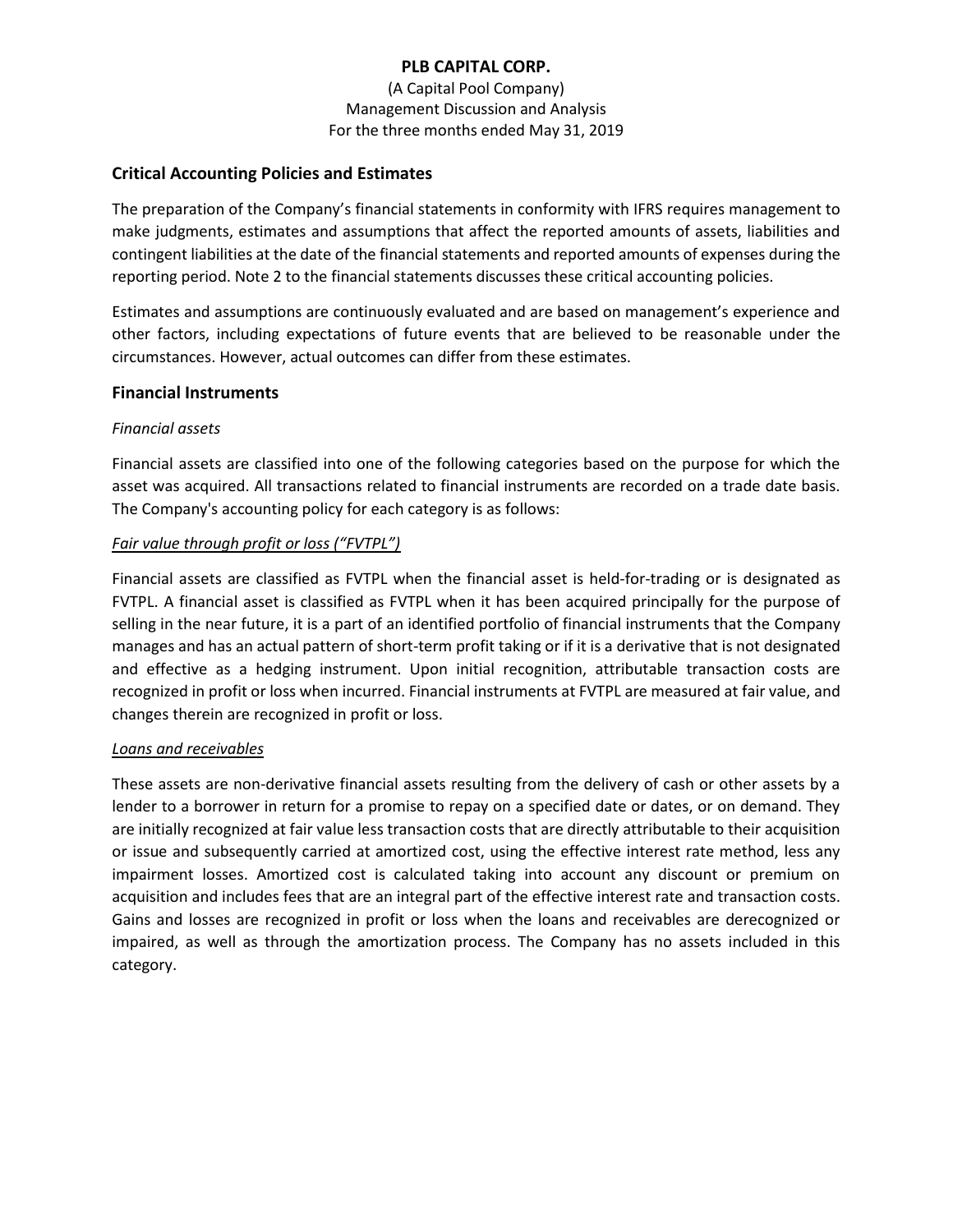(A Capital Pool Company) Management Discussion and Analysis For the three months ended May 31, 2019

### *Available-for-sale*

Non-derivative financial assets that do not meet the definition of loans and receivables are classified as available-for-sale and comprise principally the Company's strategic investments in entities not qualifying as subsidiaries or associates. Available-for-sale investments are carried at fair value with changes in fair value recognized in other comprehensive loss/income. Where there is a significant or prolonged decline in the fair value of an available-for-sale financial asset (which constitutes objective evidence of impairment), the full amount of the impairment, including any amount previously recognized in other comprehensive loss/income, is recognized in profit or loss. If there is no quoted market price in an active market and fair value cannot be readily determined, available-for-sale investments are carried at cost.

On sale or impairment, the cumulative amount recognized in other comprehensive loss/income is reclassified from accumulated other comprehensive loss/income to profit or loss. The Company has no assets included in this category.

### *Held-to-maturity*

Non-derivative financial assets with fixed or determinable payments and fixed maturities that the Company has the positive intention and ability to hold to maturity are classified as held-to-maturity. Financial assets classified as held-to-maturity are measured at amortized cost using the effective interest method.

At each reporting date the Company assesses whether there is any objective evidence that a financial asset or a group of financial assets is impaired. A financial asset or group of financial assets is deemed to be impaired if, and only if, there is objective evidence of impairment as a result of one or more events that has occurred after the initial recognition of the asset and that event has an impact on the estimated future cash flows of the financial asset or the group of financial assets. The Company has no assets included in this category.

# *Financial liabilities*

Financial liabilities are classified as other financial liabilities, based on the purpose for which the liability was incurred. These liabilities are initially recognized at fair value net of any transaction costs directly attributable to the issuance of the instrument and subsequently carried at amortized cost using the effective interest rate method. This ensures that any interest expense over the period to repayment is at a constant rate on the balance of the liability carried in the statements of financial position. Interest expense in this context includes initial transaction costs and premiums payable on redemption, as well as any interest or coupon payable while the liability is outstanding. Bank indebtedness is included in this category.

# **Management's Responsibility for Financial Information**

The Company's financial statements and the other financial information included in this management report are the responsibility of the Company's management and have been examined and approved by the Board of Directors. The financial statements were prepared by management in accordance with generally accepted Canadian accounting principles and include certain amounts based on management's